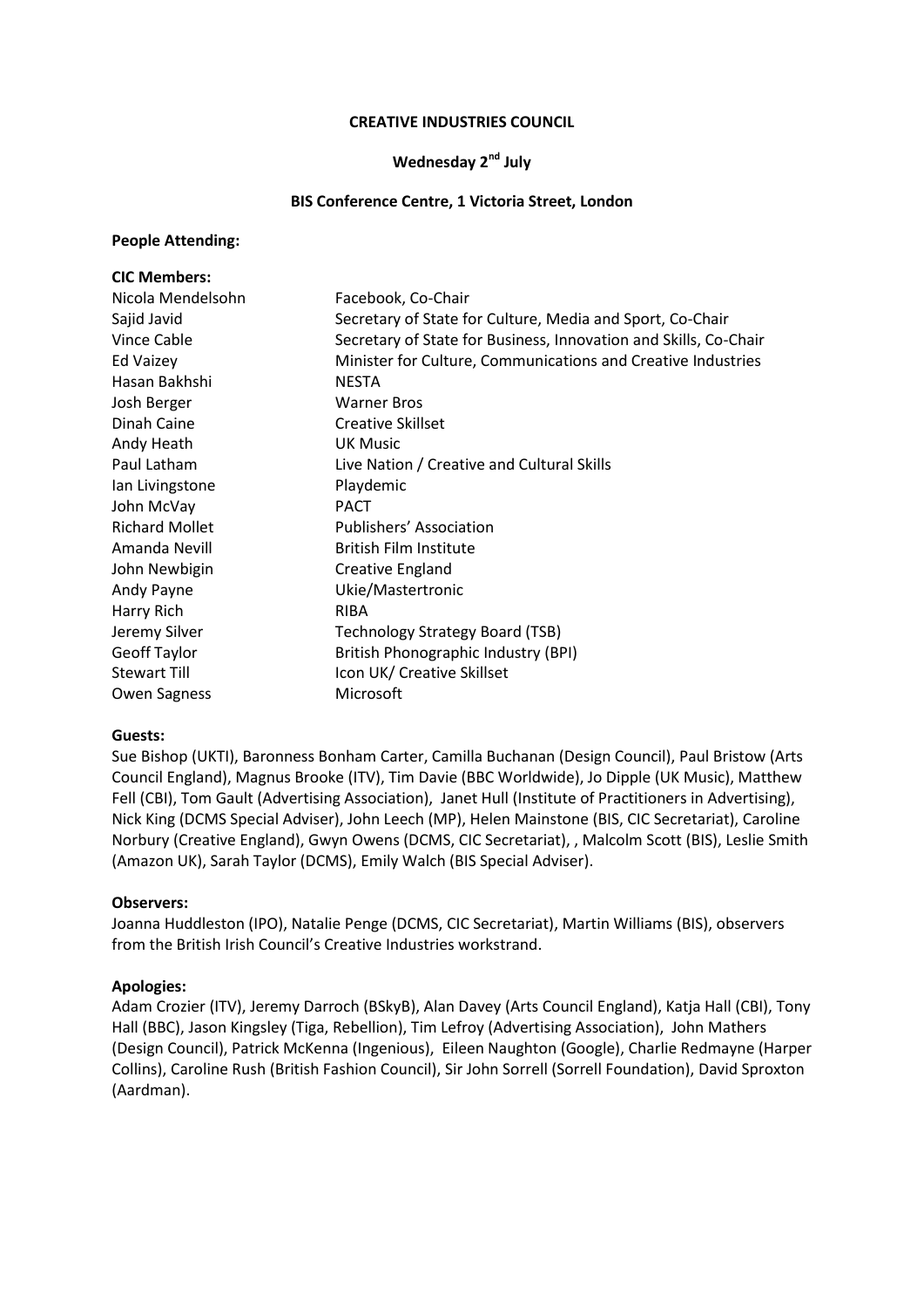### **Main Points Raised:**

1. Nicola Mendelsohn (NM) welcomed Sajid Javid, Secretary of State for Culture, Media and Sport, to the Council. She also welcomed visiting members of the British Irish Council's Creative Industries workstrand who would observe the meeting.

# **Creative Industries Strategy**

2. NM and the CIC looked forward to launching the Creative Industries Strategy that evening. Sajid Javid (SJ) thanked Nicola and her CIC colleagues for their work on the Strategy. Government recognised the importance of the creative industries as a driver for the UK economy, with employment in the sector growing five times faster than the economy as a whole. Creative industries employed 1.7 million people and contributed £71 billion gross value added (GVA). Government was supporting growth in the sector with action across many departments. The Strategy addressed important issues and was welcome. Where industry recommendations for Government would not be implemented there would be frank discussion. The CIC should deliver some early priorities.

3. Vince Cable (VC) congratulated Nicola Mendelsohn and colleagues on the Strategy. The sector was speaking with one voice, for the long term, within industrial strategy. He provided an update on BIS support for the sector. He would announce substantial funding from the Employer Ownership of Skills programme for creative industries following industry work led by Channel 4 and Dinah Caine (DC). The venture capital team in the British Business Bank wished to talk to the sector to explore potential for a fund. Work continued on enforcement of copyright, with an international summit in June, awareness raising, and sanctions for those infringing copyright. There had been creative industries trade missions, including to China. BIS and Tech City UK had research of relevance to CIC work to map industry clusters.

4. Ed Vaizey (EV) thanked Nicola Mendelsohn for her leadership of the Strategy.

5. NM then thanked CIC colleagues for their work, particularly the Strategy working group chairs; Caroline Norbury (CN), Dinah Caine (DC), Tim Lefroy (TL), Geoff Taylor (GT), Tim Davie (TD), as well as Janet Hull (JH) and Lucy Philippson. She distributed copies of the Strategy. The launch event at Facebook that evening would include industry exhibits, a short film showcasing the sector and a live music performance. NM noted that the DCMS Creative Industries Economic Estimates were important in highlighting the sector's contribution.

# **Creative Industries Website**

6. JH circulated an update on the performance of the website [www.thecreativeindustries.co.uk.](http://www.thecreativeindustries.co.uk/) The site would be the first port of call for the Strategy. It showcased the sector to the world, for example with news, figures and an events calendar. Members were reminded to share information about upcoming events with the website team.

# **Strategy Implementation**

7. Publishing the Strategy was just the start. NM introduced Clare Lehane (CL), seconded to the CIC from Reed Elsevier, who would be helping to co-ordinate implementation.

8. CL had circulated an implementation plan. She suggested that to maintain momentum after launching the Strategy, the CIC could prioritise recommendations for early action, review membership of working groups, and deliver some of the early priorities by the time of the next CIC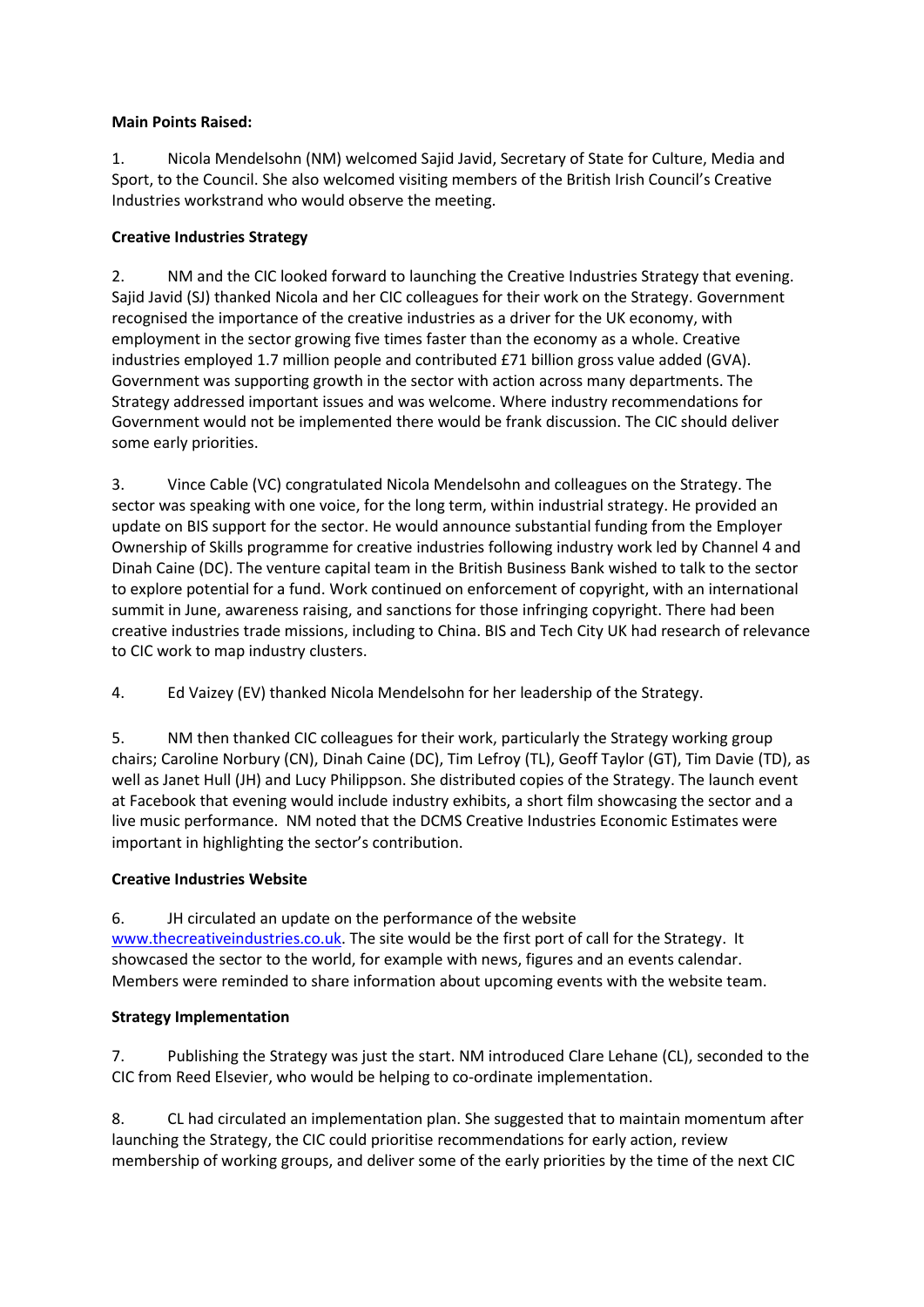meeting in November, when the CIC would take stock of progress. A further milestone was early March 2015, one year on from industry agreement of the Strategy content.

9. Chairs of working groups all wished to remain to lead implementation of relevant aspects of the Strategy. In addition, Hasan Bakhshi (HB) would lead some work on cluster mapping, with support from CIC members and others with an interest. It was agreed that, guided by the implementation plan and CL, working groups would review membership, agree priorities, meet and complete work as necessary to deliver outputs.

10. SJ encouraged industry to focus on priorities and to ensure that CIC working groups were representative of the sector. Government officials would meet CIC members and working groups to represent Government policies and views, provide updates on Government action and contribute to industry-led work. CIC members were keen to meet senior officials from the Department for Education and the Treasury to discuss Strategy recommendations and to increase the sector's engagement with these and other relevant departments.

# **Updates from CIC Working Groups**

11. Access to finance: CN noted that there were few representatives from large businesses or the banking and finance sector on the group. She would appreciate suggestions for new members and introductions. CBI offered help with the group's work. CN had recently met the Chair of the British Business Bank, the British Venture Capital Association and UK Business Angels, as well as the Intellectual Property Office (IPO) about action following Banking on IP Report.

12. International: TD reported the launch of the UKTI Creative Industries International Strategy, developed with industry, with ambitious targets on exports and inward investment for 2020. All creative industries would be challenged to export more. Work was underway to deliver the vision and strategy in the international section of the Creative Industries Strategy.

13. Education and Skills**:** DC welcomed VC's announcement of Employer Ownership of Skills funds for the sector which would help deliver the Strategy. In several creative industries corporation tax reliefs had helped secure investment in skills from industry. There had been developments with apprenticeships: projects included crafts, cinema and journalism. DC noted that skills policy was devolved: there was much in the Strategy of relevance to other UK administrations.

14. Infrastructure: Tom Gault (TG) reported that mapping industry clusters would be a priority.

15. Intellectual property: Richard Mollet reported that industry had reached agreement on a voluntary copyright alert programme. It was hoped that Government would contribute to a consumer education campaign. Industry was progressing work with and for schools, for example IP rights and the curriculum, tools and materials for educators. The Copyright Hub was another important industry commitment, now at "alpha" stage. Industry had held helpful meetings and conversations with Ros Lynch and her team at IPO about recommendations for Government in the Strategy. There remained issues to be addressed by Government.

### **Analysis and Evidence**

16. HB argued that Office of National Statistics Standard Industrial Classifications (SIC codes) were inadequate for several creative industries, for example music and games. Ian Livingstone agreed: the games industry, for example, had a distinct identity but was classified under software and computer services.